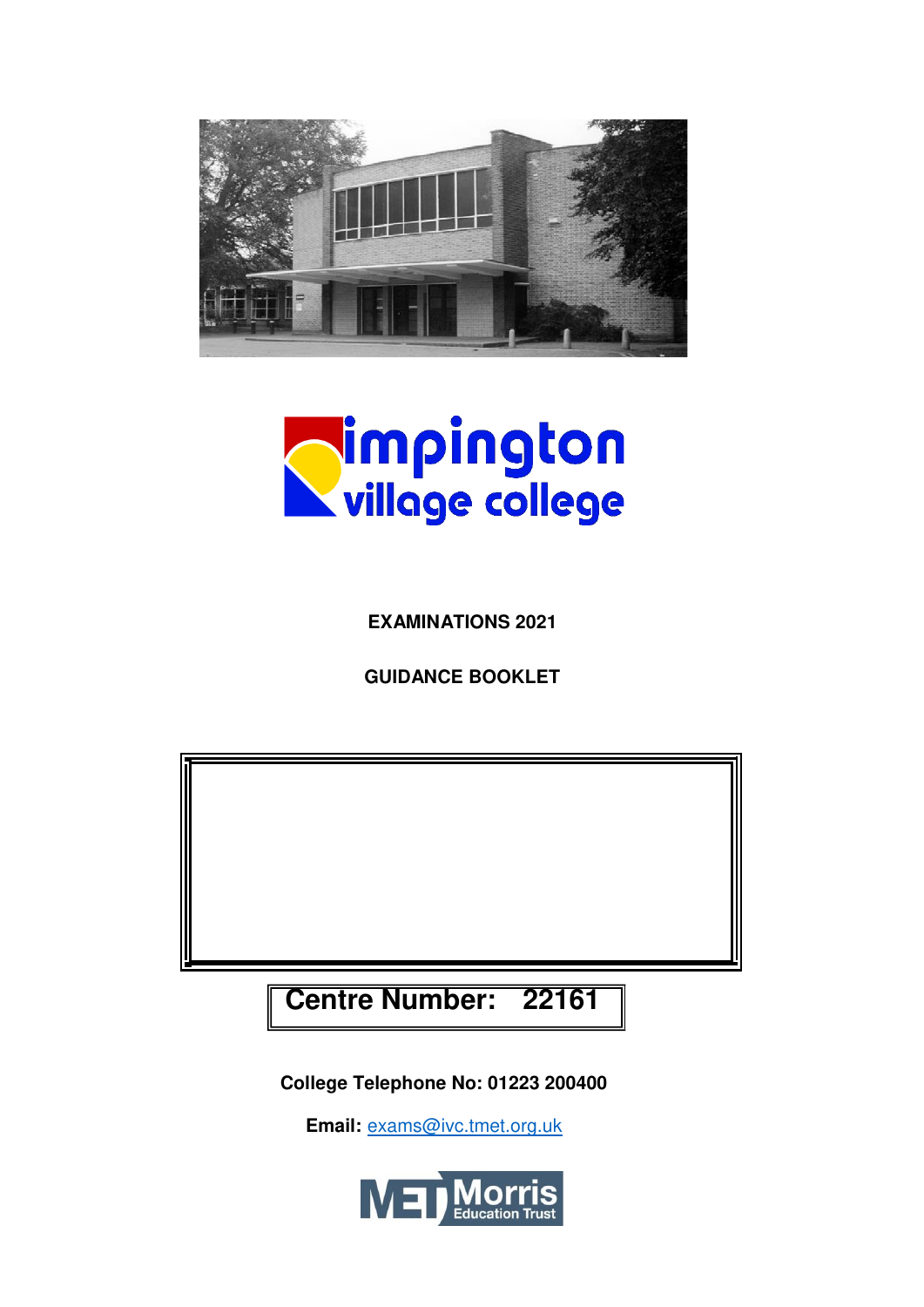# **INTRODUCTION**

It is the aim of Impington Village College to make the examination experience as stress- free and successful as possible for all candidates.

This booklet has important information for you and your parent/carer. Please read it carefully and show it to your parents so that they are also aware of the examination regulations and the procedures to follow in the event of any problems occurring.

The examination boards set down strict criteria which must be followed for the conduct of examinations and Impington Village College is required to follow them precisely. You should therefore, pay particular attention to the Information for Candidates and Warning to Candidates notices which are reproduced in this booklet.

Some of the questions you may have are answered at the back of this booklet. If there is anything you do not understand or any question that has not been addressed, PLEASE ASK at the Exams Office.

If you or your parents/carers have any queries or need help or advice at any time before, during or after the examinations please contact a member of the exams staff:

Exams Manager - Mrs Alison Difranco

Exams Officer - Mrs Angie Wocha

Exams Officer - Mrs Emma Vinnicombe

Telephone number: 01223 200400

Email – [exams@ivc.tmet.org.uk](mailto:exams@ivc.tmet.org.uk) 

Remember – we are here to help.

**GOOD LUCK!**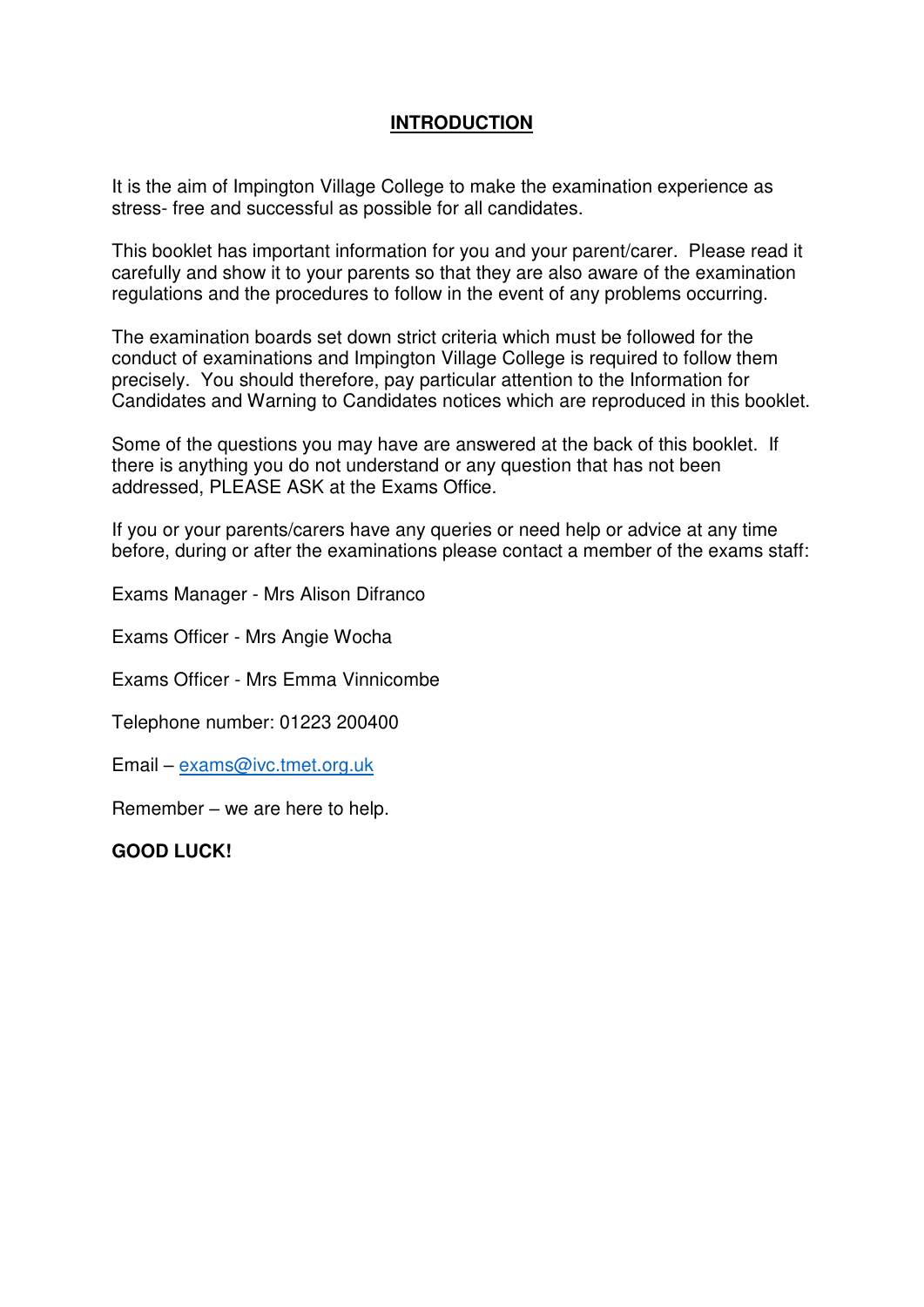

| <b>AQA</b> |                                                                                                                                                                                                                                        | City & Guilds   CCEA |                              | <b>OCR</b>                                                                                                                              | Pearson | <b>WJEC</b>                                                                          |
|------------|----------------------------------------------------------------------------------------------------------------------------------------------------------------------------------------------------------------------------------------|----------------------|------------------------------|-----------------------------------------------------------------------------------------------------------------------------------------|---------|--------------------------------------------------------------------------------------|
|            |                                                                                                                                                                                                                                        |                      | <b>Warning to Candidates</b> |                                                                                                                                         |         |                                                                                      |
| 1.         |                                                                                                                                                                                                                                        |                      |                              | You <b>must</b> be on time for all your examinations.                                                                                   |         |                                                                                      |
| 2.         |                                                                                                                                                                                                                                        |                      |                              | <b>Possession of a mobile phone</b> or other unauthorised material is not<br>and possible disqualification from the exam/qualification. |         | <b>allowed</b> - even if you do not intend to use it. You will be subject to penalty |
| 3.         |                                                                                                                                                                                                                                        |                      |                              | You <b>must not</b> talk to, attempt to communicate with or disturb other<br>candidates once you have entered the examination room.     |         |                                                                                      |
| 4.         |                                                                                                                                                                                                                                        |                      |                              | You <b>must</b> follow the instructions of the invigilator.                                                                             |         |                                                                                      |
| 5.         | candidate.                                                                                                                                                                                                                             |                      |                              | You <b>must not</b> sit an examination in the name of another                                                                           |         |                                                                                      |
| 6.         |                                                                                                                                                                                                                                        | of the examination.  |                              |                                                                                                                                         |         | You <b>must not</b> become involved in any unfair or dishonest practice in any part  |
| 7.         |                                                                                                                                                                                                                                        |                      |                              | If you are confused about anything, only speak to an invigilator.                                                                       |         |                                                                                      |
|            | The Warning to Candidates must be displayed in a prominent place outside<br>each examination room. This may be a hard copy A3 paper version or an<br>image of the poster projected onto a wall or screen for all candidates to<br>see. |                      |                              |                                                                                                                                         |         |                                                                                      |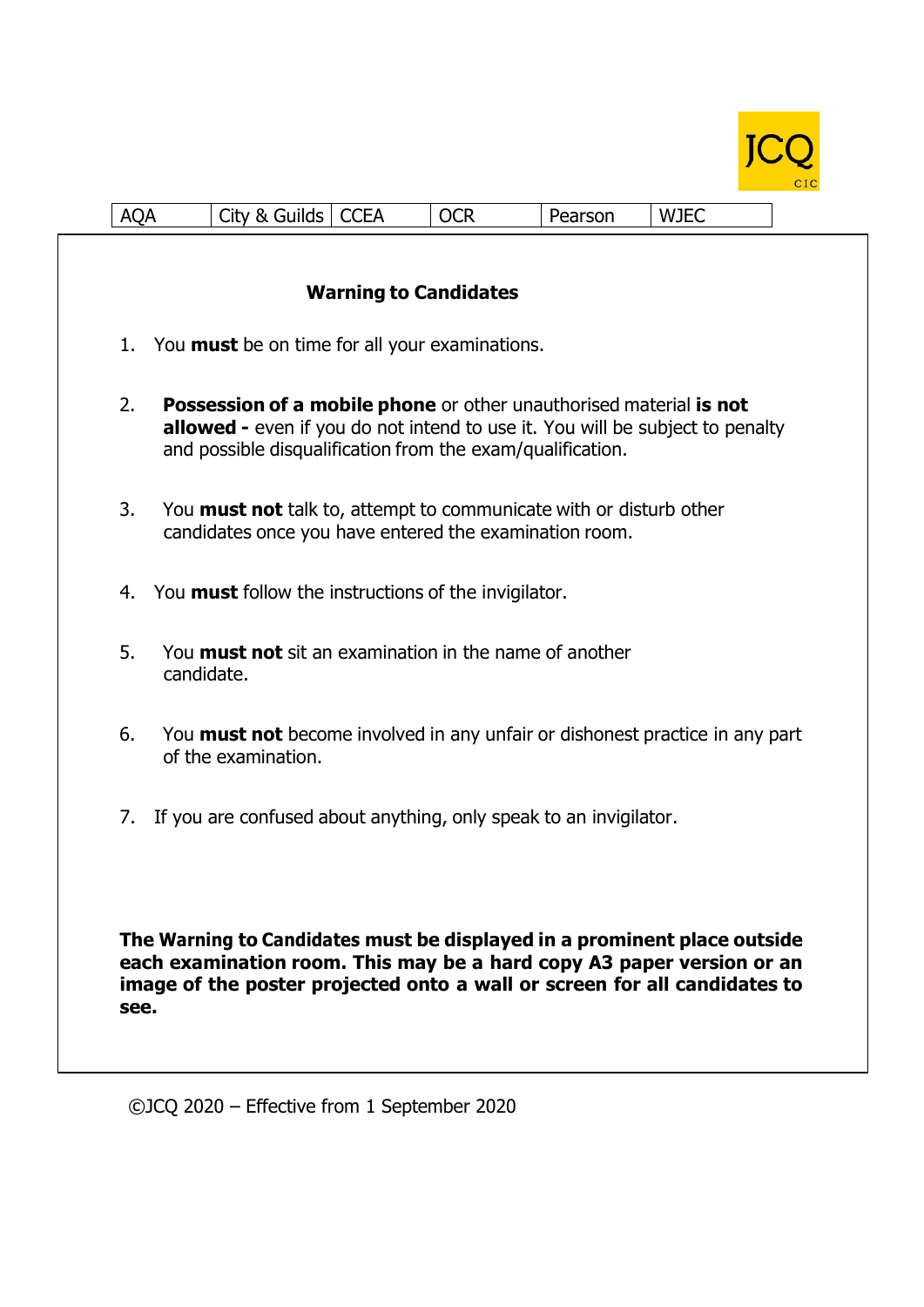|  | <b>AQA</b> | uilds<br>X.<br>w<br>UL. | ~~~ •<br>- 11 | ^^^<br><b>OCK</b> | Pearson | ∟ W]F⊂<br>りコロー |  |
|--|------------|-------------------------|---------------|-------------------|---------|----------------|--|
|--|------------|-------------------------|---------------|-------------------|---------|----------------|--|

**Information for candidates for written examinations – effective from 1 September 2020** This document has been written to help you. Read it carefully and follow the instructions. If there is anything you do not understand, especially which calculator you may use, ask your



teacher.

| $\boldsymbol{A}$ | Regulations - Make sure you understand the rules                                                                               |
|------------------|--------------------------------------------------------------------------------------------------------------------------------|
| $\mathbf{1}$     | Be on time for all your exams. If you are late, your work might not be accepted.                                               |
| $\overline{2}$   | Do not become involved in any unfair or dishonest practice during the exam.                                                    |
| 3                | If you try to cheat, or break the rules in any way, you could be disqualified from all your subjects.                          |
| $\overline{4}$   | You must not take into the exam room:                                                                                          |
|                  |                                                                                                                                |
|                  | a)<br>notes;                                                                                                                   |
|                  | b)<br>potential technological/web enabled sources of information such as an iPod, a mobile phone,                              |
|                  | a MP3/4 player or similar device, a smartwatch or a wrist watch which has a data storage device.                               |
|                  | Any pencil cases taken into the exam room must be see-through.                                                                 |
|                  |                                                                                                                                |
|                  | Remember: possession of unauthorised material is breaking the rules, even if you do not intend to use it, and                  |
|                  | you will be subject to penalty and possible disqualification.                                                                  |
| 5                | If you wear a wrist watch the invigilator will ask you to remove it and place it on your desk.                                 |
| 6                | Do not use correcting pens, fluid or tape, erasable pens, highlighters or gel pens in your answers.                            |
| $\overline{7}$   | Do not talk to or try to communicate with, or disturb other candidates once the exam has started.                              |
| 8                | You must not write inappropriate, obscene or offensive material.                                                               |
| 9                | If you leave the exam room unaccompanied by an invigilator before the exam has finished, you will not be allowed to return.    |
| 10               | Do not borrow anything from another candidate during the exam.                                                                 |
| B                | Information - Make sure you attend your exams and bring what you need                                                          |
| $\mathbf{1}$     | Know the dates and times of all your exams. Arrive at least ten minutes before the start of each exam.                         |
| 2                | If you arrive late for an exam, report to the invigilator running the exam.                                                    |
| 3                | If you arrive more than one hour after the published starting time for the exam, you may not be allowed to take it.            |
| 4                | Only take into the exam room the pens, pencils, erasers and any other equipment which you need for the exam.                   |
| 5                | You must write clearly and in black ink.                                                                                       |
|                  | Coloured pencils or inks may only be used for diagrams, maps, charts, etc. unless the instructions printed on the front of the |
|                  | question paper state otherwise.                                                                                                |
| C                | <b>Calculators, dictionaries and computer spell-checkers</b>                                                                   |
| $\mathbf{1}$     | You may use a calculator unless you are told otherwise.                                                                        |
| $\overline{2}$   | If you use a calculator:                                                                                                       |
|                  |                                                                                                                                |
|                  | make sure it works properly; check that the batteries are working properly;<br>a)                                              |
|                  | clear anything stored in it;<br>b)                                                                                             |
|                  | remove any parts such as cases, lids or covers which have printed instructions or formulae;<br>C)                              |
|                  | do not bring into the exam room any operating instructions or prepared programs.<br>d)                                         |
| 3                | Do not use a dictionary or computer spell checker unless you are told otherwise.                                               |
| D                | <b>Instructions during the exam</b>                                                                                            |
| $\mathbf 1$      | Always listen to the invigilator. Always follow their instructions.                                                            |
| $\overline{2}$   | Tell the invigilator at once if:                                                                                               |
|                  | you think you have not been given the right question paper or all of the materials listed on the front of the paper;<br>a)     |
|                  | the question paper is incomplete or badly printed.<br>b)                                                                       |
| 3                | Read carefully and follow the instructions printed on the question paper and/or on the answer booklet.                         |
| $\overline{4}$   | When the invigilator tells you, fill in all the details required on the front of the question paper and/or the answer booklet  |
|                  | before you start the exam. Make sure you fill these details in on any additional answer sheets that you use.                   |
| 5                | Remember to write your answers within the designated sections of the answer booklet.                                           |
| 6                | Do your rough work on the proper exam stationery. Cross it through and hand it in with your answers.                           |
|                  | Make sure you add your candidate details to any additional answer sheets that you use for rough work.                          |
| Е                | <b>Advice and assistance</b>                                                                                                   |
| 1                | If on the day of the exam you feel that your work may be affected by ill health or any other reason, tell the invigilator.     |
| 2                | Put up your hand during the exam if:                                                                                           |
|                  |                                                                                                                                |
|                  | you have a problem and are in doubt about what you should do;<br>a)                                                            |
|                  | you do not feel well;<br>b)                                                                                                    |
|                  | you need more paper.<br>C)                                                                                                     |
| 3                | You must not ask for, and will not be given, any explanation of the questions.                                                 |
| F                | At the end of the exam                                                                                                         |
| 1                | If you have used more than one answer booklet and/or any supplementary answer sheets, place them in the correct order.         |
|                  | Place any loose additional answer sheets inside your answer booklet.                                                           |
|                  | Make sure you add your candidate details to any additional answer sheets that you use.                                         |
| 2                | Do not leave the exam room until told to do so by the invigilator.                                                             |
| 3                | Do not take from the exam room any stationery. This includes the question paper, answer booklets used or unused, rough         |
|                  | work or any other materials provided for the exam.                                                                             |
|                  | a ICO 2020 - Effective from 1 September 2020                                                                                   |

© JCQ 2020 – Effective from 1 September 2020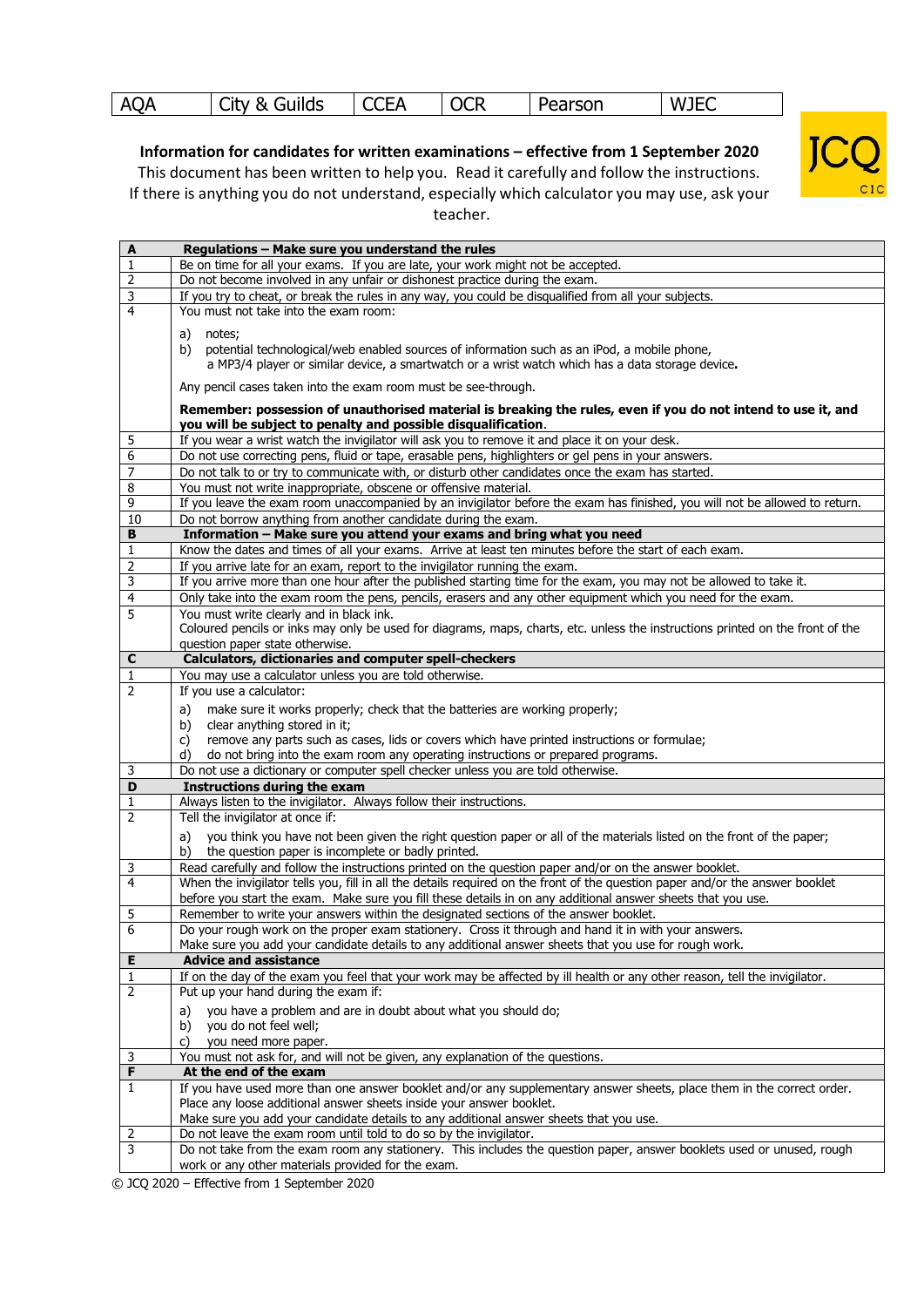

# NO MOBILE PHONES SMARTWATCHES MP3/4 PLAYERS NO POTENTIAL TECHNOLOGICAL/WEB ENABLED SOURCES OF INFORMATION



Possession of unauthorised items,such as a mobile phone,is a serious offence and could result in

DISQUALIFICATION

from your examination and your overall qualification.

This poster must be displayed in a prominent place outside each examination room.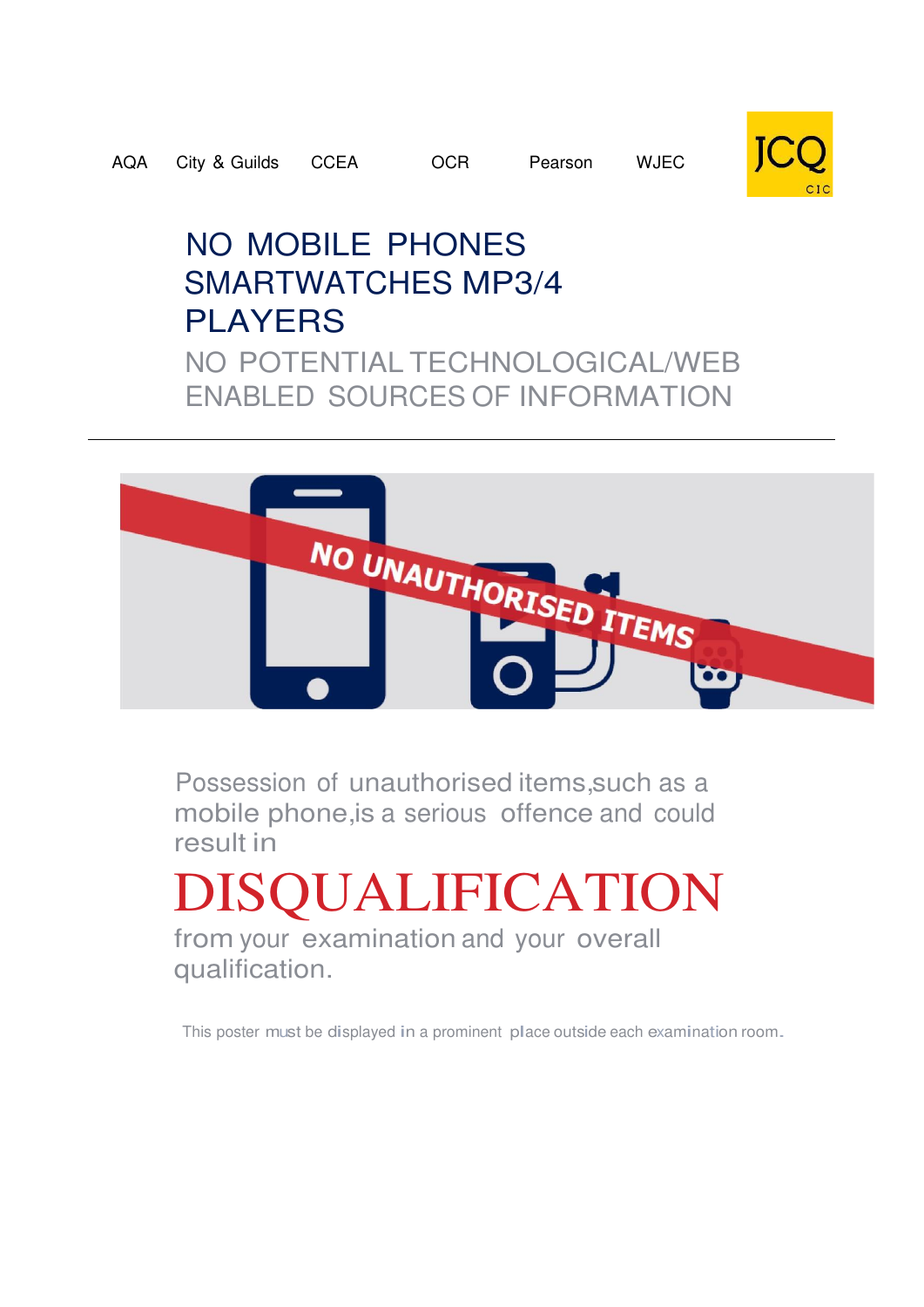# **ADVICE ON EXAMINATIONS 2021**

#### **EXAMINATION REGULATIONS**

 Copies of the 'Information for Candidates' and 'Warning to Candidates', which are issued by JCQ on behalf of the examination boards, are printed at the front of this booklet. All candidates must read these carefully and note that to break any of the examination rules or regulations could lead to disqualification from all subjects. The College must report any breach of regulations to the examination boards.

#### **ATTENDANCE AT EXAMINATIONS**

- Candidates are responsible for checking their own timetable and arriving at College on the correct day and time, properly dressed and equipped. Candidates should arrive 20 minutes prior to the start of their examination. Please wait quietly outside the room until you are invited to enter by the invigilators.
- The start time shown on your timetable is the time that the exam starts not the time to arrive. Candidates who arrive late for an examination may still be admitted but a report may have to be completed and sent to the examination board. If special consideration applies then you must speak to the Exams Office (see ABSENCE FROM EXAMINATIONS).
- College Uniform must be worn by students attending College for examinations.
- All items of equipment, pens, pencils, mathematical instruments, etc. should be visible to the invigilators at all times. You must use either a transparent pencil case or a clear plastic bag.
- Pens must be **black** ink or **black** ballpoint. No correction pens or tape are allowed.
- For Mathematics and Science exams, students should make sure their calculators conform to the examination regulations. If in doubt, check with your teacher. Remove any covers or instructions and make sure batteries are new.
- Please make sure that any watch alarms are turned off.
- Do not attempt to communicate with or distract other candidates.
- Examination regulations are very strict regarding items that may be taken into the examination room (see FAQs at the end of this booklet). If you break these rules you may be disqualified from the examination.
- **Mobile telephones, smart watches, iPods, MP3/4 players or any other technological/web enabled sources of information MUST NOT BE BOUGHT INTO THE EXAMINATION ROOM.** If any of these devices are found in your possession during an examination (even if it is turned off or broken) it will be taken from you and a report made to the appropriate exam board. No exceptions can be made.
- All wrist watches must be placed on your desk before the start of the exam.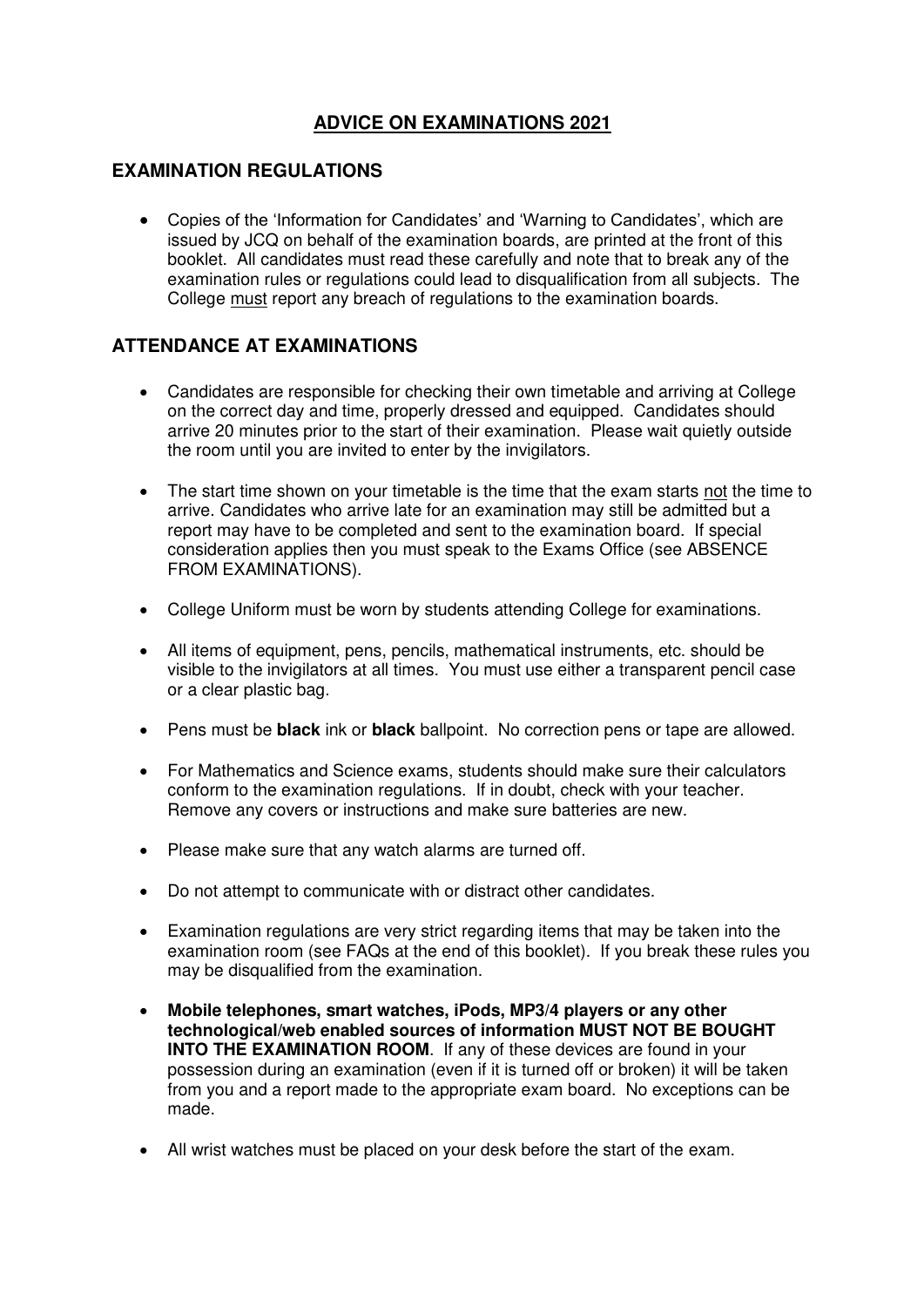- No food is allowed in the examination rooms unless required for medical reasons. Water in a clear bottle with all labels removed and preferably with a pull top, is the only drink permitted in the examination room.
- Please do not write on the examination desks. This is regarded as vandalism and you will be asked to pay for any damage.
- Do not draw graffiti or write offensive comments on examination papers if you do the examination board may refuse to accept your paper. Inclusion of offensive comments or obscenities aimed at a member of staff, examiner, ethnic or religious group; racist or lewd remarks or drawings on examination material may lead to penalties for a candidate up to and including the loss of all marks and being disqualified from all examinations in that series together with a ban on entering all future examinations for a set period of time.
- Listen carefully to instructions and notices read out by the invigilators there may be amendments to the question paper that you need to know about.
- Check you have the correct question paper check the subject and tier of entry.
- Read all instructions carefully and number your answers clearly.
- You will not be allowed to leave an examination room early. If you have finished use any time remaining to check over your answers and to ensure that you have completed your details correctly.
- At the end of the examination all work must be handed in remember to cross out any rough work. If you have used more than one answer booklet or loose sheets of paper then these should be inserted inside the answer booklet.
- Invigilators will collect your examination papers before you leave the room. Absolute silence must be maintained during this time. Remember you are still under examination conditions until you leave the room.
- Question papers, answer booklets and additional paper must **NOT** be taken from the examination room.
- Remain seated in silence until you are told to leave. Please leave the room in silence and show consideration for other candidates who may still be working.
- If the fire alarm sounds during an examination the invigilators will tell you what to do. Don't panic. If you have to evacuate the room you will be asked to leave in silence and escorted to a designated assembly point. Leave everything on your desk. You must not attempt to communicate with anyone else during the evacuation. When you return to the examination room do not start writing until the invigilator tells you to. You will be allowed the full working time for the examination and a report will be sent to the examination board detailing the incident.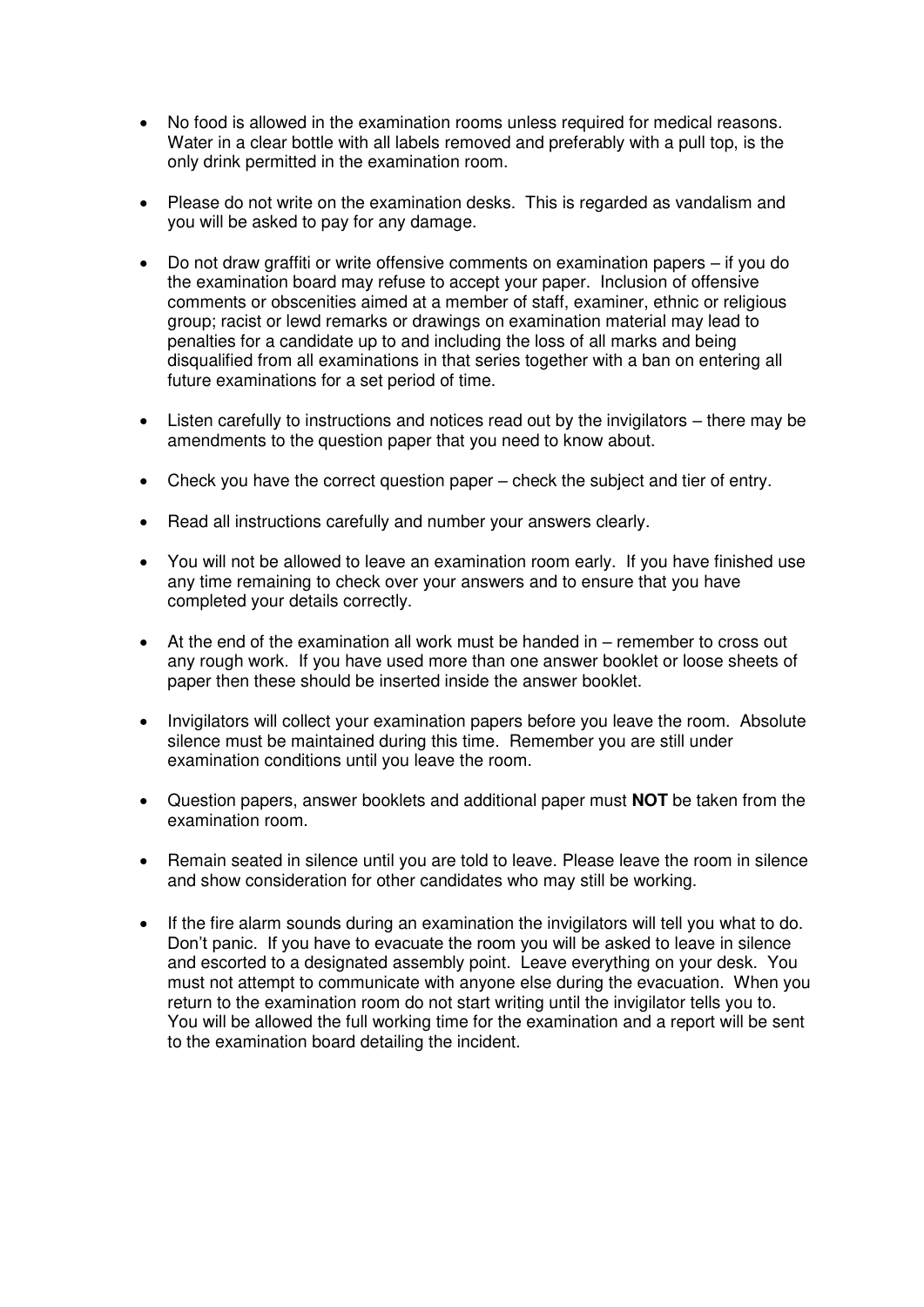#### **INVIGILATORS**

- The College employs external invigilators to conduct the examinations. Students are expected to behave in a respectful manner towards invigilators and follow their instructions at all times.
- Centre staff may be present at the start of an examination to assist invigilators with identification of candidates but are not allowed to advise on which sections of the paper or which particular questions should be attempted.
- Invigilators are in the examination rooms to supervise the conduct of the examination. They will distribute and collect the examination papers, tell candidates when to start and finish the examination, hand out extra writing paper if required and deal with any problems that may occur eg if a candidate is feeling ill.
- Please note that invigilators cannot discuss the examination paper with you or explain the questions.
- Pupils who are disruptive or behave in an unacceptable manner will be removed from the examination room by invigilators and members of the Senior Leadership Team.

#### **CLASHES**

 If you have two or more examinations scheduled at the same time, then you have a clash (see FREQUENTLY ASKED QUESTIONS). You will be notified individually of the arrangements regarding these.

#### **TIMETABLES**

 A copy of your own individual timetable showing your specific examinations with details of date, time, duration and venue and seat number is enclosed with this booklet. A copy of this is also sent to your College email. **Check it carefully, and then take a photo of it with your phone**! If you think something is wrong or you think there is a clash on your timetable that has not been resolved, please speak to a member of the Exams Office immediately.

#### **ABSENCE FROM EXAMINATIONS**

- If you experience difficulties during the examination period (e.g. illness, injury, or personal problems) please inform the College at the earliest opportunity so we can help and advise you. If you have a headache, stomach ache, general upset etc on the day of an examination please speak to a member of the Exams staff BEFORE the examination so that we are aware. Unfortunately, a phone call afterwards from your parents/carers cannot be acted upon.
- Only in 'exceptional circumstances' are candidates allowed special consideration for absence from any part of an examination. It is essential that medical or other appropriate evidence is obtained on the day by the candidate/ parent and given to the Exams Office without delay if an application is to be made for special consideration.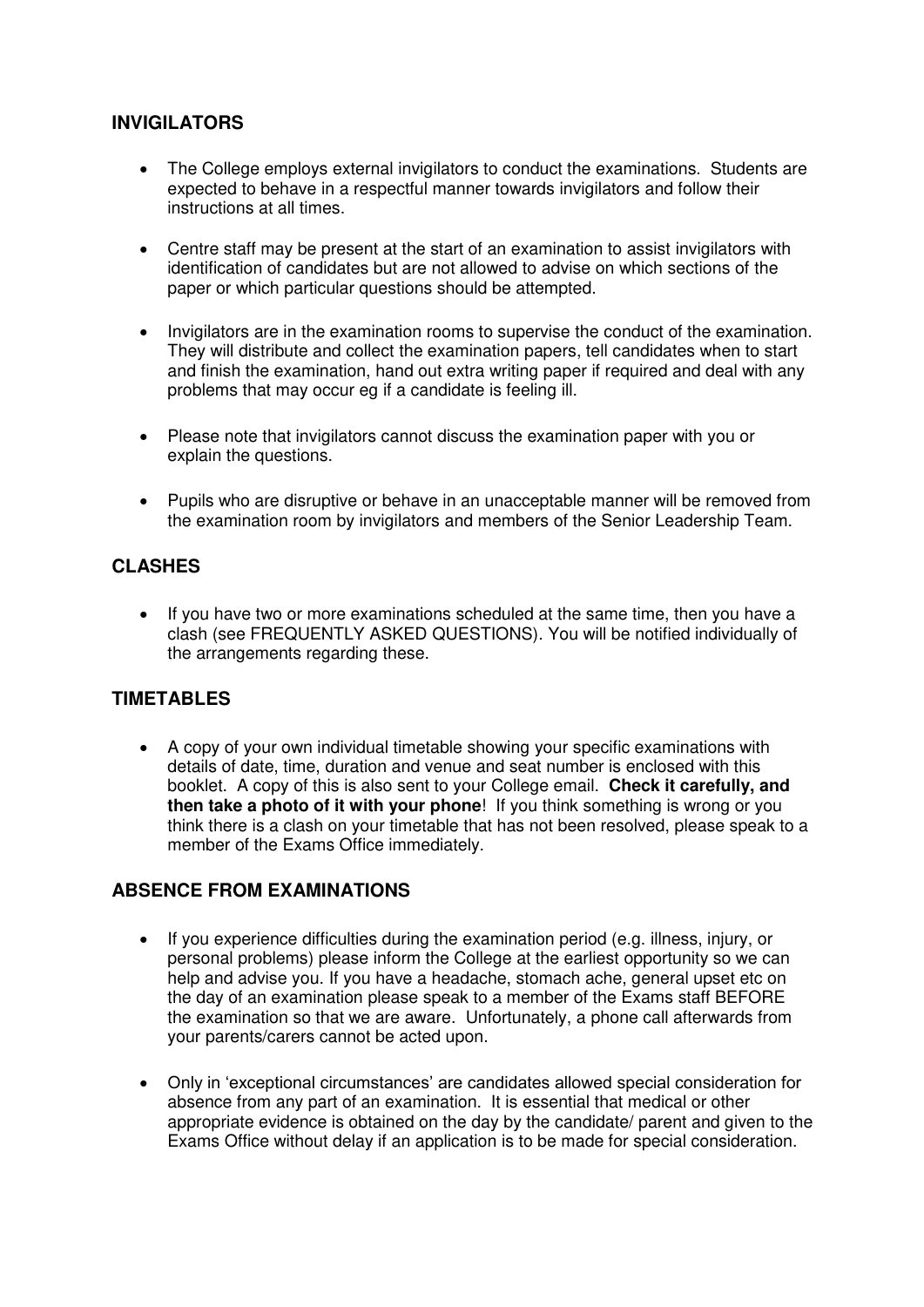- A self-certification form (JCQ/ME Form 14) can be obtained from the Exams Office which can be countersigned by your doctor or nurse.
- For the award of a grade by special consideration, where a student misses part of an examination through illness or personal misfortune, a minimum of 25% of the examination (including coursework) must have been completed for both GCSE and GCE examinations.
- Parents and candidates are reminded that the College will require payment of entry fees (approx. £40.00 per GCSE subject) should a candidate fail to attend an examination without good reason.
- Please note that misreading the timetable will not be accepted as a satisfactory explanation of absence.

#### **EXAM CONTINGENCY DAY**

The College has been informed by the JCQ (Joint Council for Qualifications) who are the providers of regulations and examination practices across the UK that they are planning to hold an Exam Contingency Day on **TBC.** You must be available up to and including this date, in case of any emergency changes to the examination schedule.

You will not be expected in College that day unless you have a scheduled examination.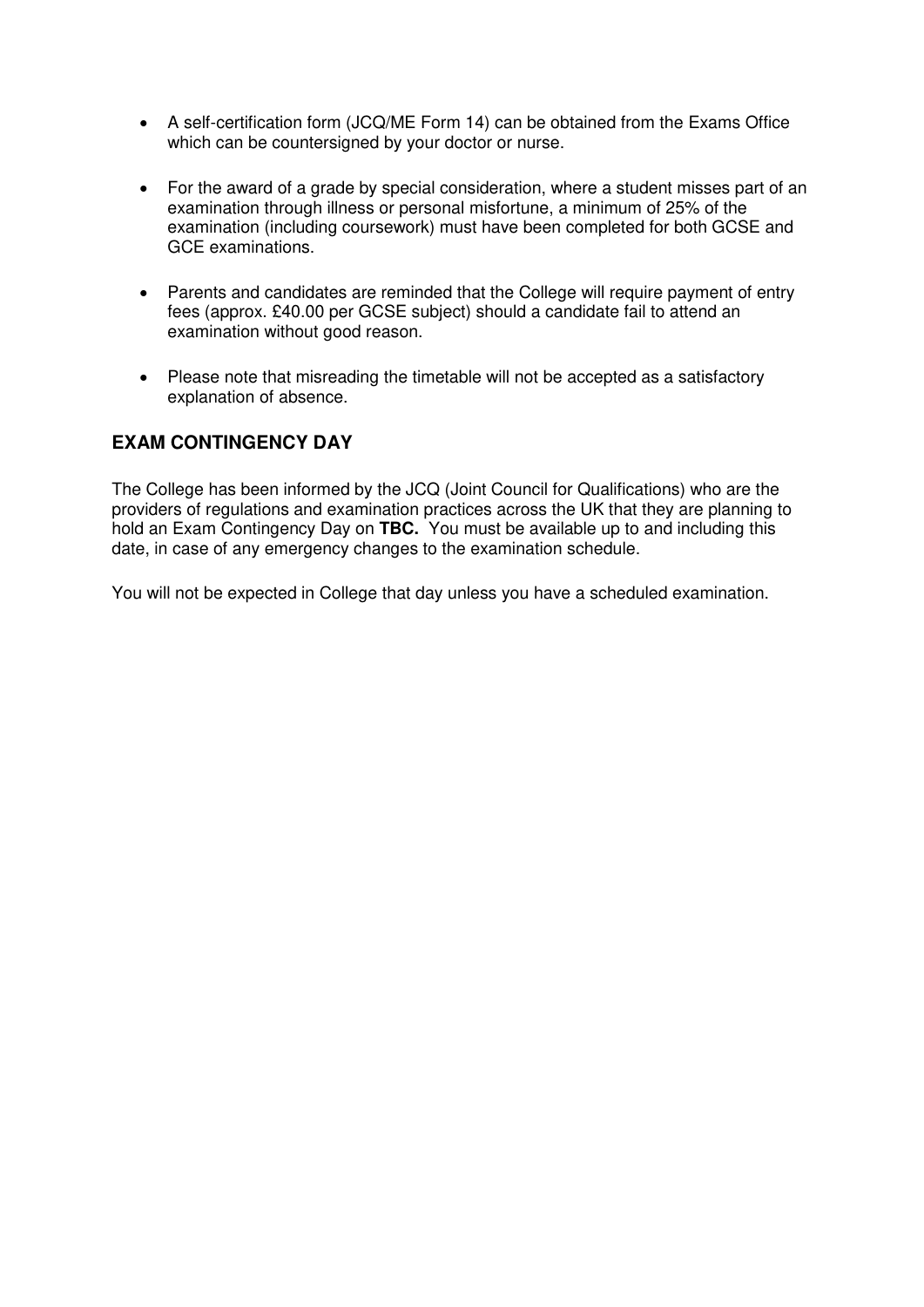#### **EXAMINATIONS 2021**

## **NOTIFICATION OF RESULTS**

- Results will be emailed to your College email account via SIMS inTouch on results day.
- A paper copy of your results will also be available for you to collect from College on the following dates.
- GCE & Level 3 Results will be available for collection on:

# **Tuesday 10th August 2021 from 10.00 am to 12.00 noon**

GCSE & Level 1/2 Results will be available for collection on:

# **Thursday 12th August 2021 from 10.00 am to 12.00 noon**

- If you want any other person (including family members) to collect results on your behalf, they must bring your written authorisation with them.
- Candidates who do not collect their results on Results Day will receive notification through the normal post. These will be posted on Results Day and not before.
- We are unable to give out results by telephone or personal email as we cannot guarantee that they are secure.

## **POST RESULTS**

- If you need post-results advice, teaching staff will be available on Results Day.
- If you need an Enquiry about Results service; review of marking, copy of script or clerical mark check you must complete the appropriate consent form and return it to the Exams Office. You will be required to pay the fee before the enquiry will be submitted. Should an enquiry about results result in a change of the overall grade then the fee will be refunded to you.

## **CERTIFICATES**

- Certificates will be available for collection in December from the College reception. Certificates will not be given to anyone other than the candidate without the candidate's written authorisation and will not be posted home due to the risk of loss or damage.
- Please be aware that the College is only obliged to keep certificates for a period of one year after issue. If candidates do not collect their certificates within this time (or if they lose certificates that have been issued) they can only be replaced by direct application and payment of a fee to the appropriate examination boards. You are therefore urged to collect your certificates as soon as possible and store them safely.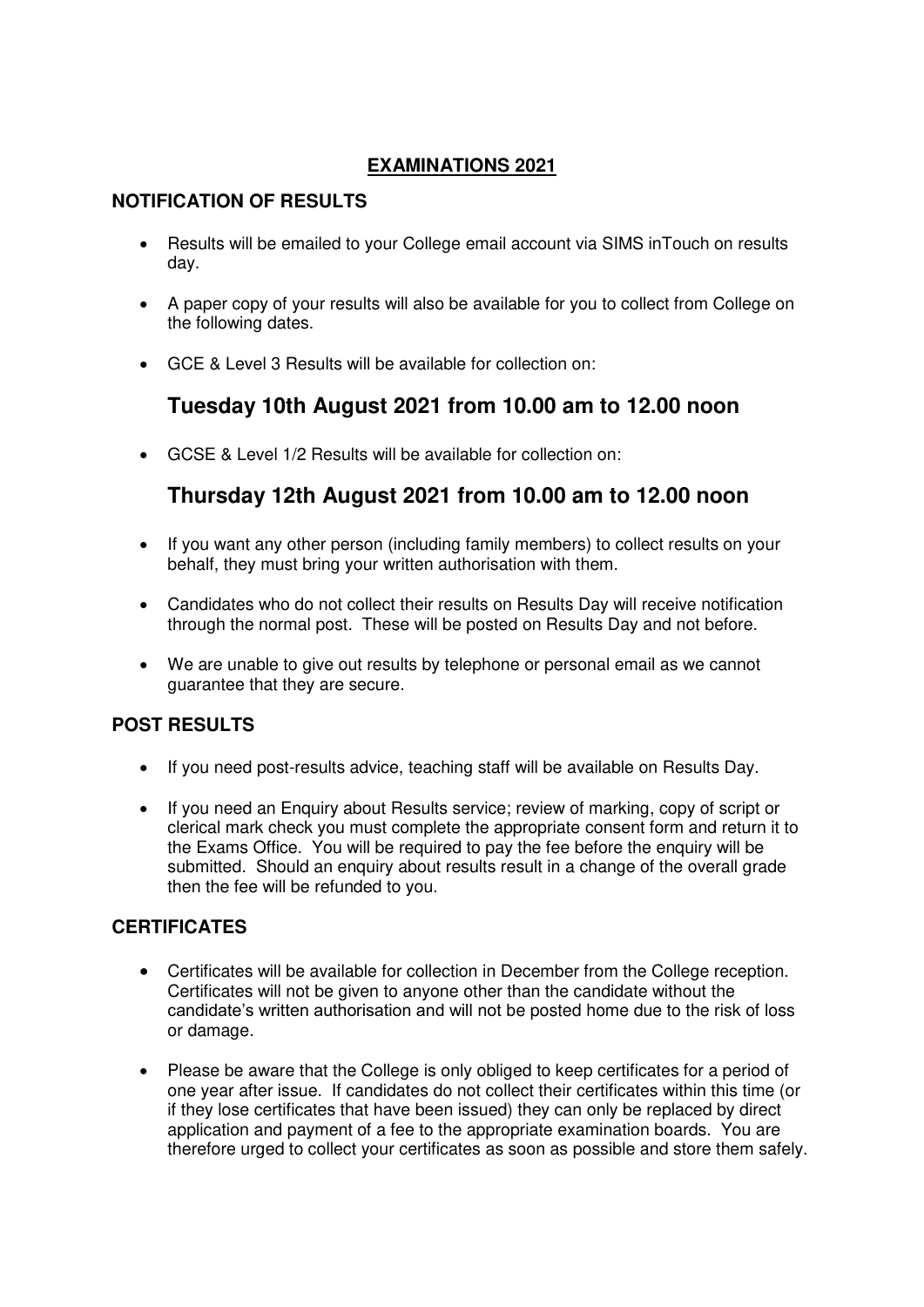# **FREQUENTLY ASKED QUESTIONS**

#### **Q. What do I do if there's a clash on my timetable?**

 The College will re-schedule papers (on the same day) where there is a clash of subjects. Candidates will normally sit one paper then have a break during which they will be supervised and must not have any communication with other candidates - they will then sit the second subject paper ( a third paper may follow on occasions). Revised times will be shown on your individual candidate timetable. It may be necessary for you to bring a packed lunch if you have examinations in both morning and afternoon sessions as you will have to remain in isolation until both examinations are completed. You will be supervised by the Exams Office staff during this time. If in doubt please consult the Exams Office.

#### **Q. What do I do if I think I have the wrong paper?**

 Invigilators will ask you to check before the examination starts. If you think something is wrong put your hand up and tell the invigilator immediately.

#### **Q. What do I do if I forget my Candidate Number?**

 Candidate Numbers are printed on your individual timetable and on seating plans which are displayed outside the exam rooms. This number will be the same for all of your exam at IVC.

#### **Q. What do I do if I forget the school Centre Number?**

The Centre Number is 22161. It will be clearly displayed in the examination rooms.

#### **Q. What do I do if I have an accident or am ill before the examination?**

 Please inform a member of the Exams Office at the earliest opportunity so we can help or advise you. In the case of an accident which results in you being unable to write, it may be possible to provide you with a person (scribe) to write your answers but we will need as much prior notice as possible. You may need to obtain medical evidence (from your GP or hospital) if you wish the College to make an appeal for Special Consideration on your behalf (see below).

#### **Q. What is an Appeal for Special Consideration?**

- Special Consideration is a post-examination adjustment to a candidates mark or grade to reflect temporary illness, temporary injury or some other event outside of the candidates control at the time of the assessment which has had or is reasonably likely to have had a material effect on a candidates ability to take an assessment or demonstrate their normal level of attainment in an assessment. The allowance for Special Consideration is from 0 % (consideration given but addition of marks considered inappropriate) to 5% (reserved for exceptional cases). You should be aware that any adjustment is likely to be small and no feedback is ever provided by the examination boards.
- Candidates will only be eligible for Special Consideration if they have been fully prepared and covered the whole course but performance in the examination or in the production of controlled assessment is affected by adverse circumstances beyond their control. The Exams Office must be informed immediately, so that the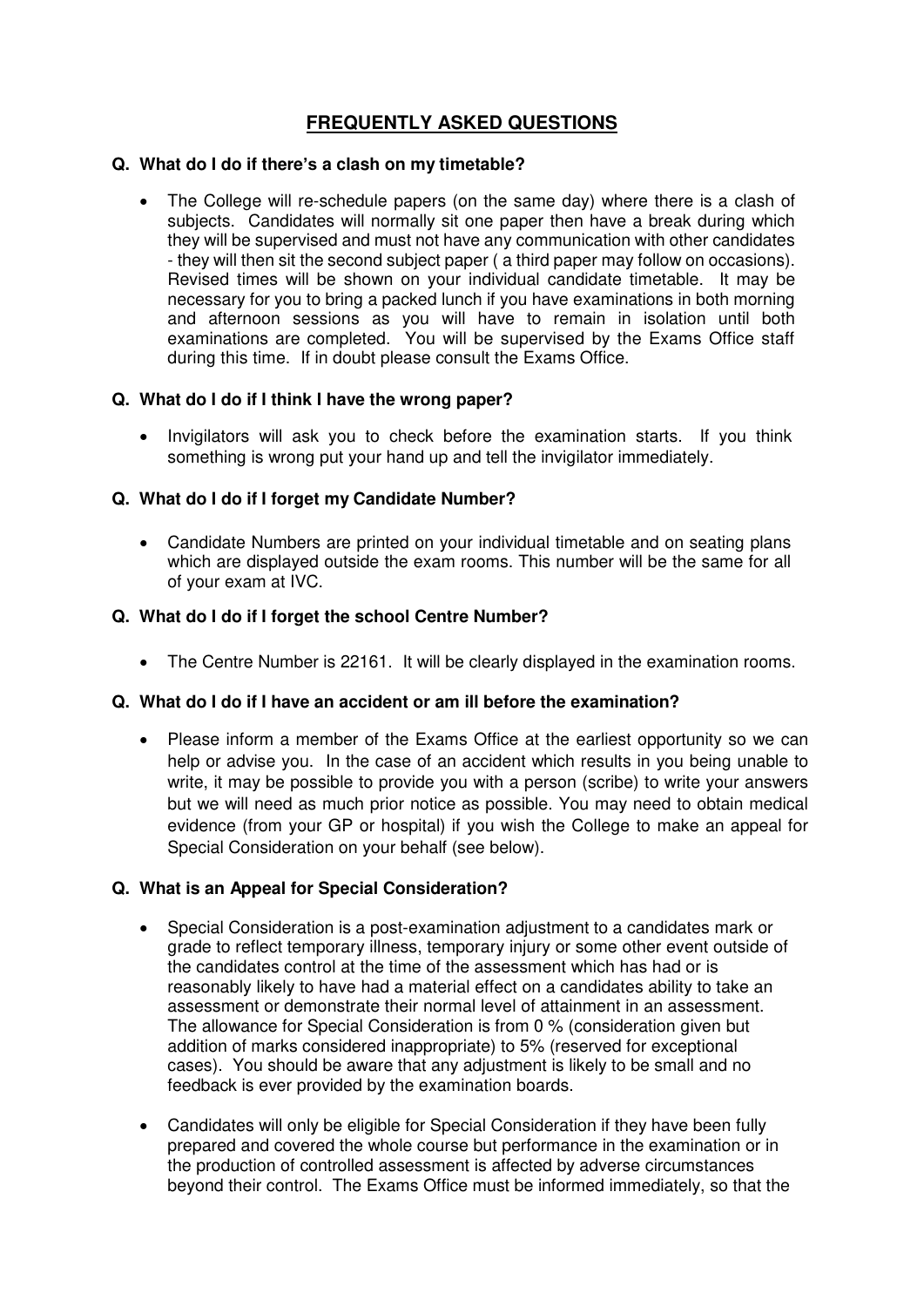necessary paperwork can be completed and the candidate will be required to provide evidence to support such an application.

#### **Q. What do I do if I feel ill during the examination?**

 Put your hand up and an invigilator will assist you. You should inform an invigilator if you feel ill before or during an exam and you feel this may have affected your performance. All incidents will be recorded on the Exam log sheet.

#### **Q. If I'm late can I still sit the examination?**

- Provided you arrive at College by 10am or by 2pm it may still be possible for you to sit the examination. You should get to College as quickly as possible and report to Reception. A member of staff will escort you to the exam room. You must not enter an examination room without permission after an examination has begun.
- You should also be aware that if you start the exam more than 30 minutes after the published starting time, the College must inform the examination board and it is possible that the board may decide not to accept your work. Please ensure that you allow enough time to get to College so that if you are delayed (e.g. through transport problems) you will still arrive on time.
- If you arrive after the examination has finished you will not be admitted.

#### **Q. If I miss the examination can I take it on another day?**

 No. Timetables are regulated by the examination boards and you must attend on the published date and time.

#### **Q. Do I have to wear College uniform?**

Yes. College uniform must be worn by all students attending examinations.

## **Q. What equipment should I bring for my examination?**

- For all examinations you should bring at least 2 pens (**BLACK ink only**).
- For some examinations you will need a calculator (Maths/Science), a 30cm ruler (marked with cm and mm), pencil sharpener and rubber, compasses, protractor, coloured pencils (not gel pens).
- You are responsible for providing your own equipment for examinations. You must not attempt to borrow equipment from another candidate during the examination.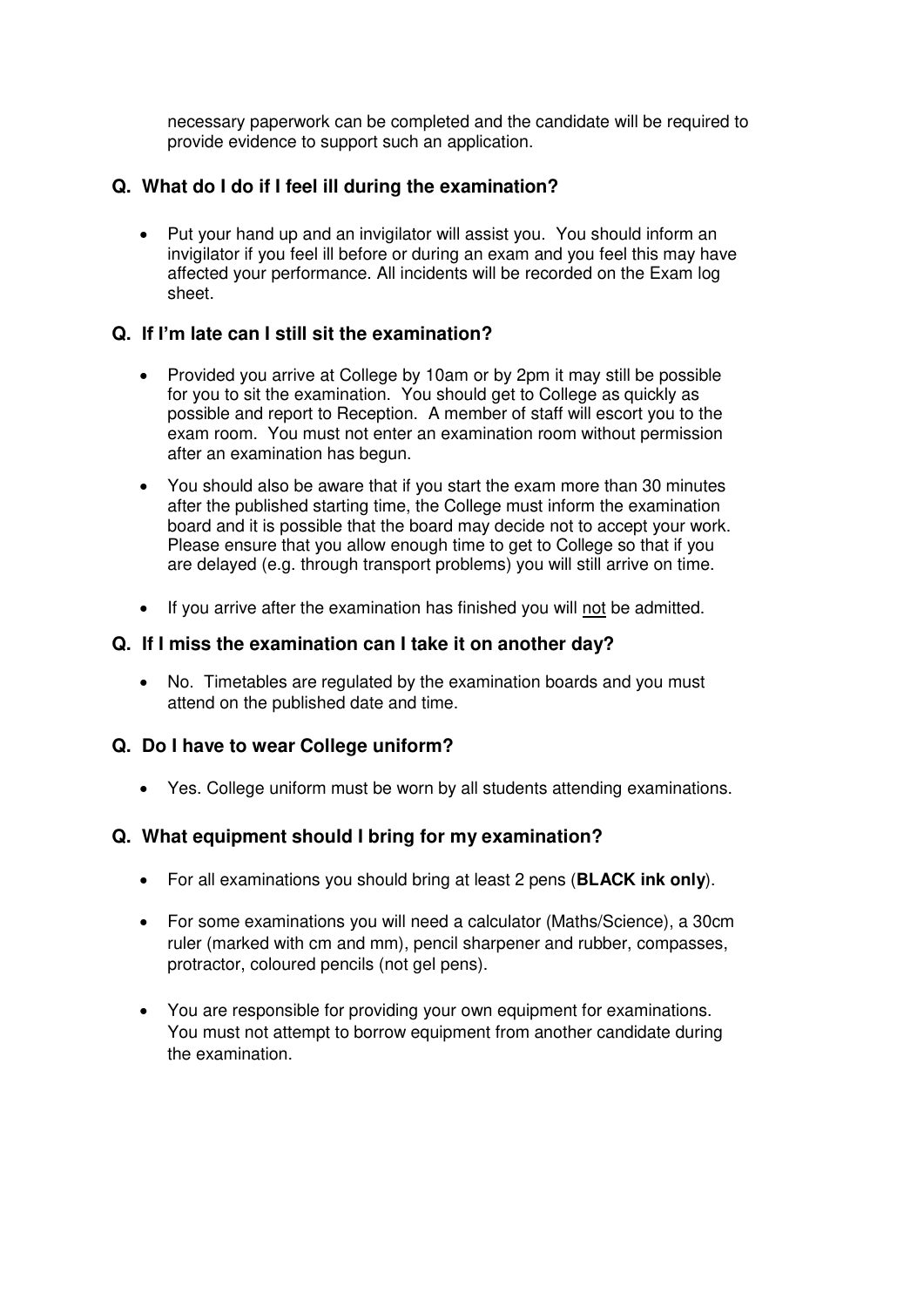## **Q. What items are not allowed into the examination room?**

- Only material that is listed on question papers is permitted in the examination room and students who are found to have any material with them that is not allowed will be reported to the appropriate examination board. In such circumstances, a student would normally be disqualified from the paper or the subject concerned.
- Bags and coats and any other items not permitted under examination regulations must be left in the changing room or placed at the rear of the smaller exam venues. Do not bring any valuables into school with you when you attend for an examination.
- No food is allowed in the examination room unless required for medical reasons. A small bottle of water in a clear container and with all labels removed is the only drink allowed in the exam room.
- Mobile telephones must not be brought into the Sports Hall. In the smaller venues mobile telephones must be placed in the plastic wallets provided and handed into the invigilators. These will be returned to you at the end of the examination.

#### **Q. Why can't I bring my mobile telephone into the examination room?**

- Being in possession of a mobile phone (or any other electronic communication device, e.g. iPod, MP3/MP4, headphones, smart watch etc.) is regarded as cheating and is subject to a severe penalty from the awarding bodies.
- The **minimum** penalties are as follows:
- Device found on you and turned **ON disqualification from the entire subject award.**
- Device found on you and turned **OFF disqualification from the specific paper you are sitting at the time.**
- If your phone sounds during the examination **wherever it is in the room** the examination board must be informed and **you may be disqualified from all papers for the subject (including and already taken).**

#### **Q. How do I know how long the examination is?**

• The length of the examination is shown on your individual timetable under the heading 'duration'. Invigilators will tell you when to start and finish the exam and will write the start and finish time on a board at the front of the room. There will be a clock in all examination rooms.

#### **Q. Can I leave the examination early?**

 No. It is the College policy not to allow candidates to leave the examination early, as this can be disruptive to other candidates. A candidate may not leave the examination room without the permission of the invigilators.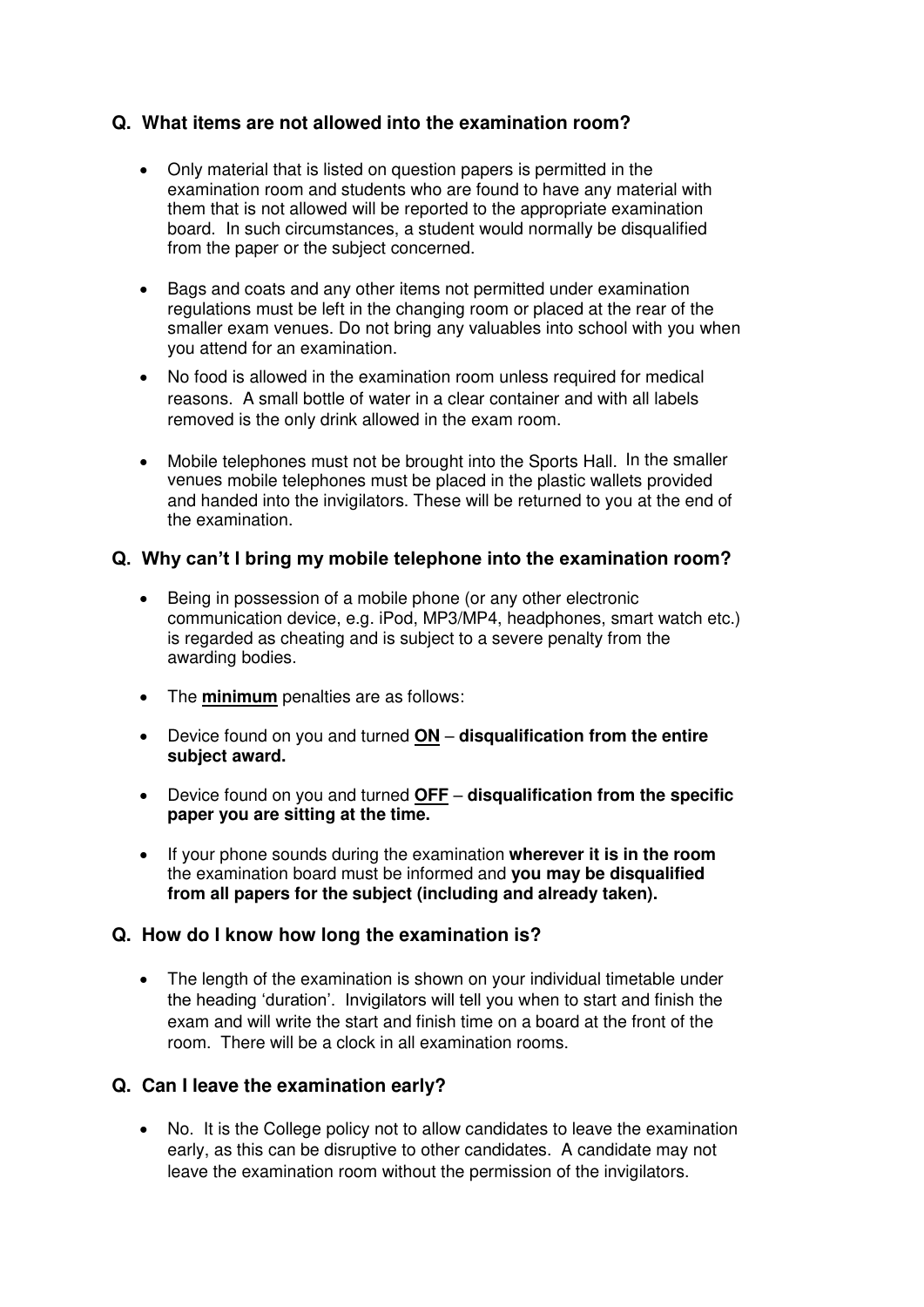#### **Q. What do I do if the fire alarm sounds?**

• The examination invigilators will tell you what to do. If you have to evacuate the room leave everything on your desk and leave the room in silence. You must not attempt to communicate with any other candidates during the evacuation.

#### **Q. Can I go to the toilet during the examination?**

 Only if it is absolutely necessary. You will be escorted by an invigilator and will not be allowed any extra time. All incidents will be recorded on the exam log sheet.

#### **Q. Why do I need to check the details on the Statement of Entry?**

• The personal details on your Statement of Entry will be used when certificates are printed. If the name or date of birth on your certificates does not match that on your birth certificate it could cause you problems later if you are asked to show your certificates to a potential employer or for entry to College/ University. You should also check that the subjects and the tiers of entry are correct and that no subjects are missing.

#### **Q. I am entitled to extra time – how will this work?**

 Some students receive an allowance of 25% extra time. A card giving details of your approved access arrangement will be placed on your desk. Invigilators will have been made aware of your arrangement and will include additional time when they display the finishing time of your examination on the board.

#### **Q. What do I do if I don't get the grades I need/ expect?**

- Teaching staff will be available to advise you on results day. If you feel strongly that it is necessary to make an enquiry about your result you should first consult the Lead Practitioner of that subject to obtain their advice as to the advisability of requesting a review of the paper. You should be aware that your mark could go down as well as up or even stay the same.
- Review of marking requests must be submitted to the Exams Office by the deadlines shown on the Post Results Services sheet at the back of this booklet. **You will need to complete a Candidate Consent Form and return it with the appropriate fee to cover the cost of the service.**
- GCE students can request a priority photocopy of their AS/A2 examination script for the sole purpose of deciding upon an enquiry about results.
- Requests for Post Results Services will not be actioned until the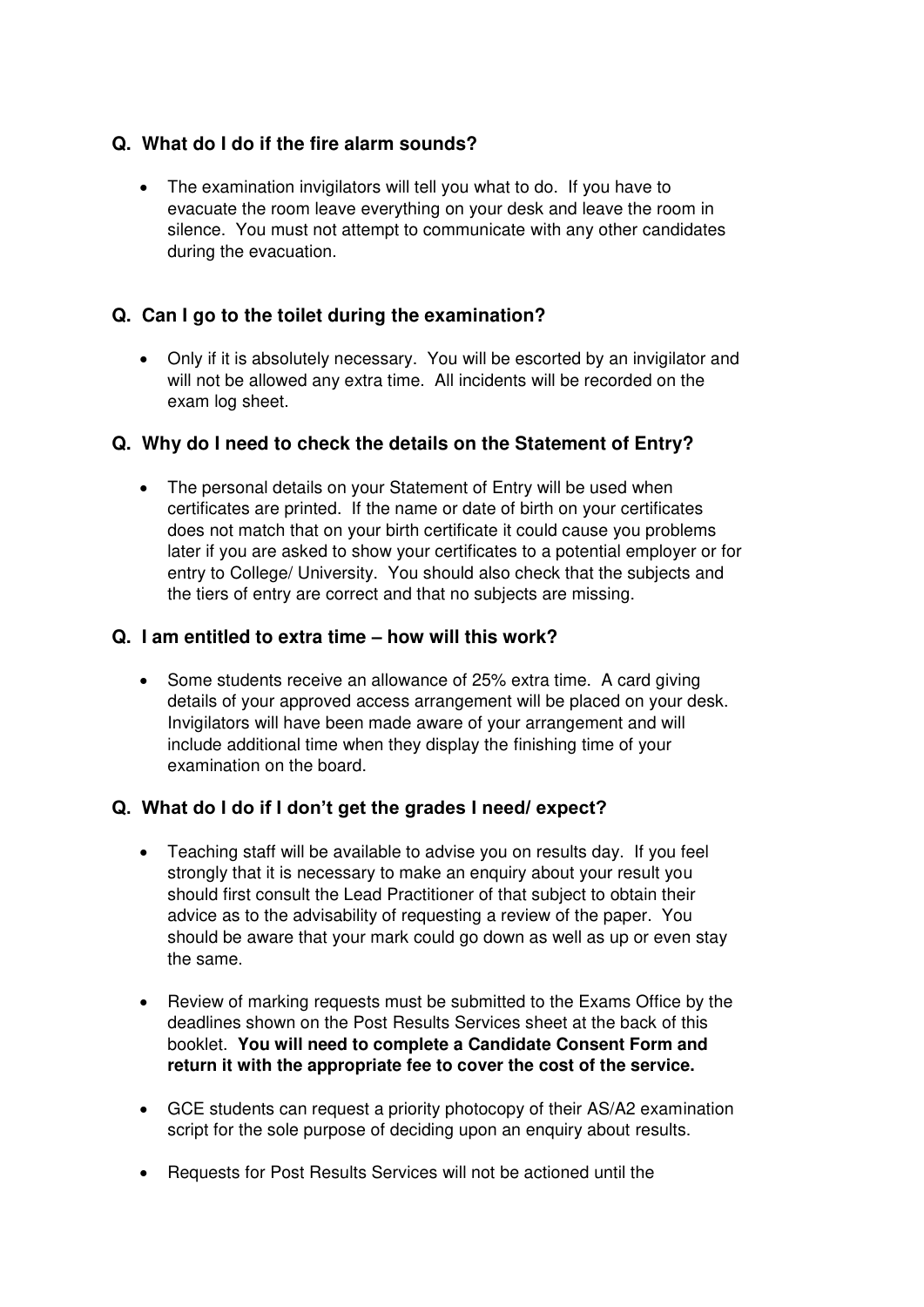appropriate form has been completed and full payment has been received.

# **Q. When is study leave?**

• Study leave will begin on \*\* May 2021.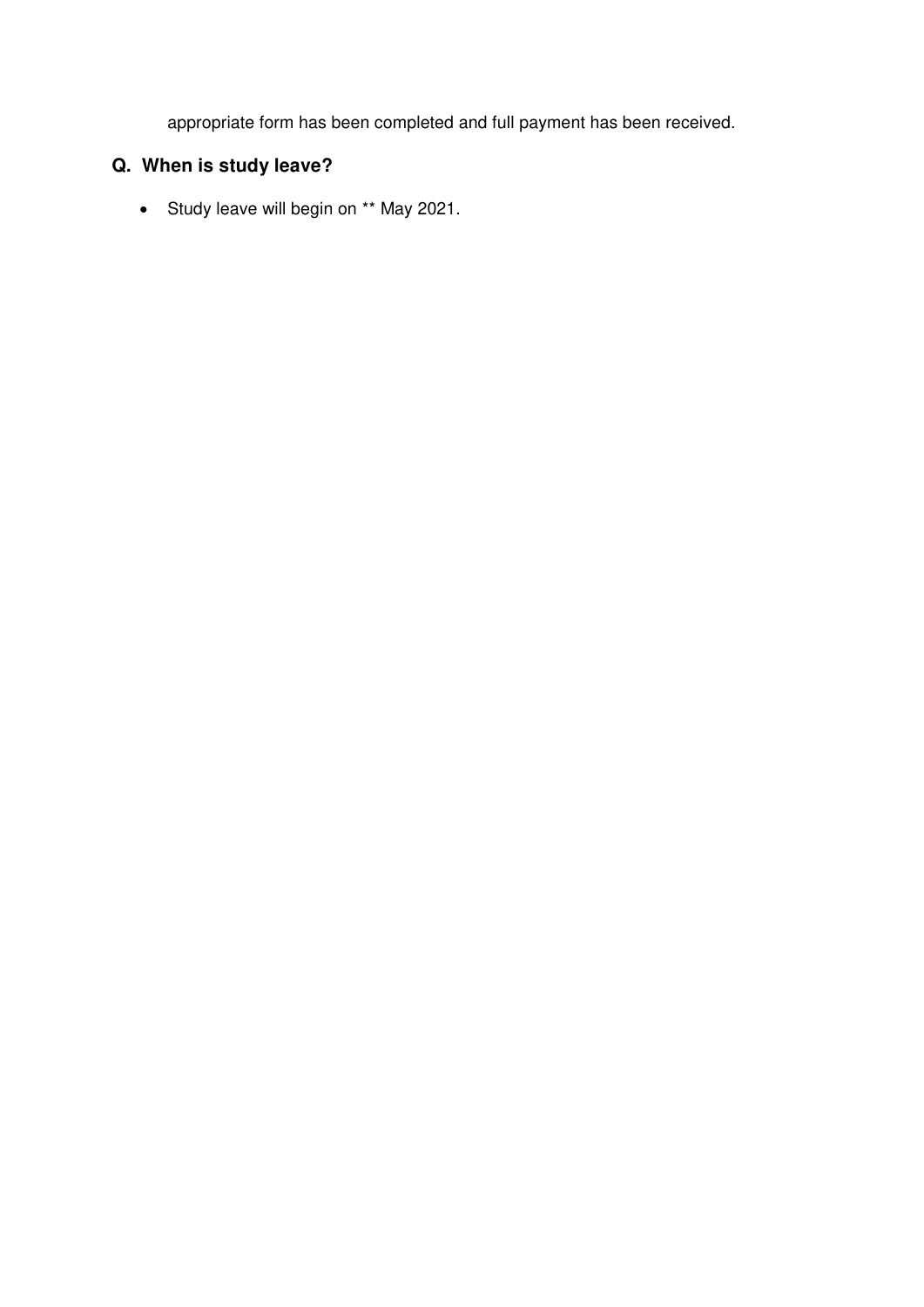# **POST RESULTS SERVICES**

Summer 2021 examinations



Exams Office

#### \_\_\_\_\_\_\_\_\_\_\_\_\_\_\_\_\_\_\_\_\_\_\_\_\_\_\_\_\_\_\_\_\_\_\_\_\_\_\_\_\_\_\_\_\_\_\_\_\_\_\_\_\_\_\_\_\_\_\_\_\_\_\_\_\_\_\_\_\_\_\_\_\_ **IMPORTANT – Please read the information below**

#### **POST – RESULTS SERVICES**

The following services are available for all external examinations however, fees vary between examination boards. The dates shown below are the examination board deadlines. Please ensure that you submit your application before this date in order for it to be processed in time.

| <b>ACCESS TO SCRIPTS (ATS)</b>                                                  | <b>CLOSING DATE</b> |  |  |
|---------------------------------------------------------------------------------|---------------------|--|--|
| Copies of scripts to support review of<br>marking (GCSE)                        | TBC                 |  |  |
| Copy of original scripts (GCSE)                                                 | <b>TBC</b>          |  |  |
| <b>REVIEW OF MARKING - ENQUIRY</b><br><b>ABOUT RESULTS (EAR)</b>                | <b>CLOSING DATE</b> |  |  |
| Review of marking (GCSE)                                                        | <b>TBC</b>          |  |  |
| The Exams Office is open from 9:00 am until 16:00 pm each day during term time. |                     |  |  |
| The Exams Office can be contacted via email at $-$ exams@ivc.tmet.org.uk        |                     |  |  |

#### **REVIEW OF RESULTS (RoR)**

You can also ask to have a clerical re-check if you think there may have been an arithmetical mistake, the Exams Office can give further information. Review of results (RoR) is the term for a review of marking. This is a post-results review of the original marking to ensure that the agreed mark scheme has been applied correctly and is available for all externally assessed components. The deadline for completion is within 20 calendar days of the examination board receiving the request

|     | If you apply for a review of marking there are three possible outcomes:           |  |  |  |  |
|-----|-----------------------------------------------------------------------------------|--|--|--|--|
|     | Your original mark is lowered, so your final grade may be lower than the original |  |  |  |  |
|     | grade                                                                             |  |  |  |  |
| 2.  | Your original mark is confirmed as correct, and there is no change to your grade  |  |  |  |  |
| -3. | Your original mark is raised, so your final grade may be higher than the original |  |  |  |  |
|     | grade you received                                                                |  |  |  |  |

To proceed with a review of marking, you must complete the candidate consent declaration on the application form. This tells the Principal that you have understood what the outcome might be, and that you give your consent to the review being made. If you ask for a review the examination board will carry out a clerical re-check and your script will be reviewed by a senior examiner. You can also ask for a copy of your script at the same time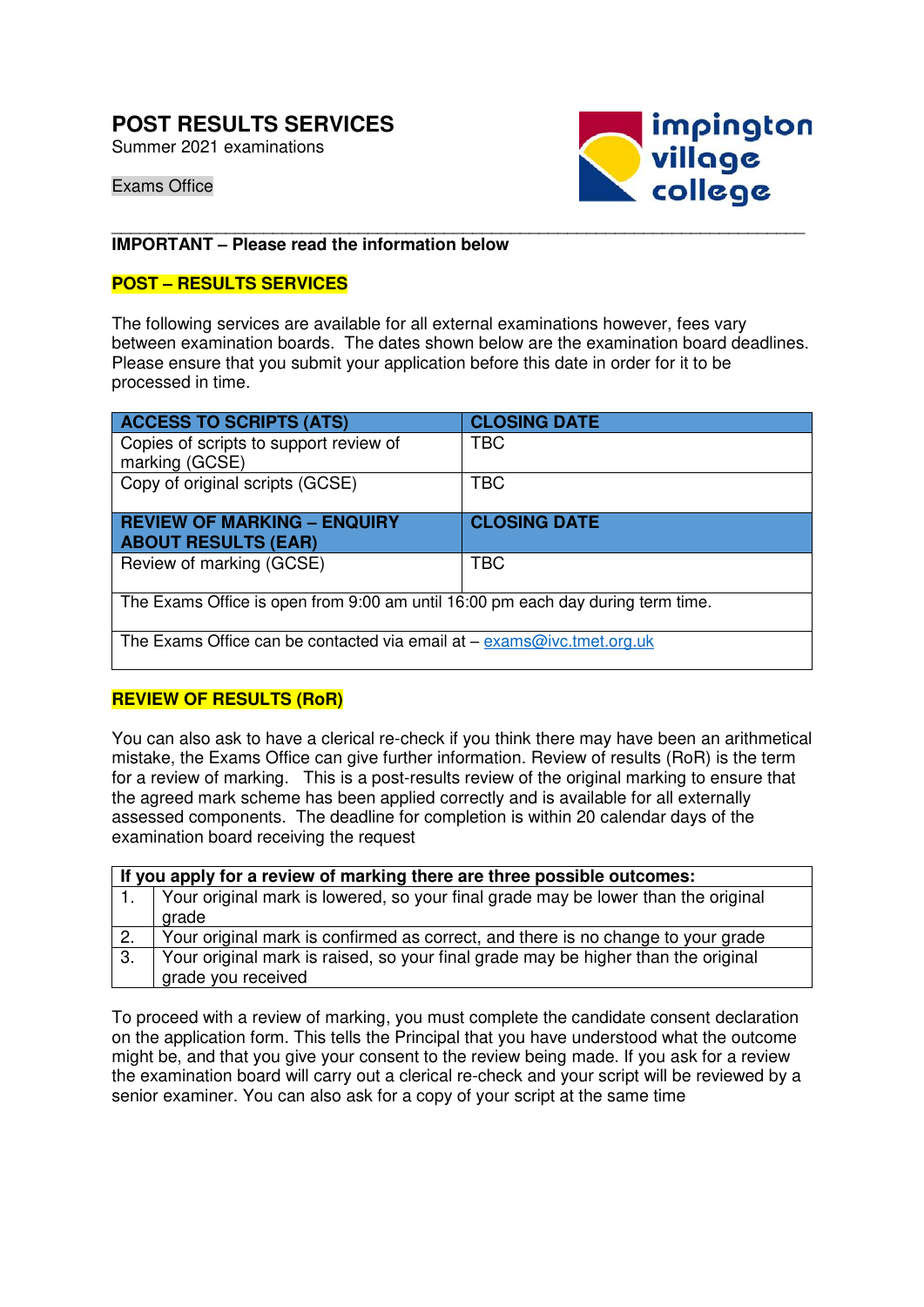**Application Form (GCSE)**  Summer 2021 examination

**Exams Office** 



#### **PERSONAL INFORMATION – Use capitals**

| <b>SURNAME</b>                                                          | <b>FIRST NAME</b>                 |  |
|-------------------------------------------------------------------------|-----------------------------------|--|
| <b>CANDIDATE</b><br><b>NUMBER</b>                                       | <b>EMAIL ADDRESS</b>              |  |
| <b>POSTAL</b><br><b>ADDRESS</b><br><b>INCLUDING</b><br><b>POST CODE</b> | <b>TELEPHONE</b><br><b>NUMBER</b> |  |

#### **EXAM DETAILS – use your results slip (complete one form per unit request)**

| <b>EXAMINATION BOARD</b>                                                                       |                                                                                                                                                         | <b>UNIT CODE</b> |  |
|------------------------------------------------------------------------------------------------|---------------------------------------------------------------------------------------------------------------------------------------------------------|------------------|--|
| <b>SUBJECT NAME</b>                                                                            |                                                                                                                                                         |                  |  |
| <b>PAPER/S FOR REVIEW OF</b><br><b>MARKING/ COPY OF SCRIPT</b><br>(please delete as necessary) | Paper 2 $\Box$<br>Paper 1 $\Box$<br>(If more than one exam paper is to be re-viewed or requested,<br>please ensure you tick all of the boxes necessary) | Paper $3$ $\Box$ |  |

#### **TICK BOX TO INDICATE YOUR REQUIREMENT (form to be returned to Exams office with payment)**

Please note that some exams have more than one paper e.g. English Language, Maths etc. but only the overall result is shown on the results slip. The charges shown below are per exam paper. If you are in any doubt as to which paper you would like remarked please contact the exams office who will be able to advise you of the individual marks for each paper within that specification.

#### **GCSE ONLY**

| AQA    | Tick |                                              |
|--------|------|----------------------------------------------|
| £14.35 |      | Copy of script                               |
| £37.55 |      | Review of marking<br>per exam paper          |
| £51.90 |      | Review + copy of<br>script per exam<br>paper |

| <b>Edexcel</b> | Tick |                   |
|----------------|------|-------------------|
| Free           |      | Copy of script    |
| £40.40         |      | Review of marking |
|                |      | per exam paper    |
| £52.00         |      | Review + copy of  |
|                |      | script per exam   |
|                |      | paper             |

| OCR    | Tick | <b>Cambridge national</b> |
|--------|------|---------------------------|
| £11.00 |      | Copy of script            |
| £37.50 |      | Review of marking         |
|        |      | per exam paper            |
| £48.50 |      | Review + copy of          |
|        |      | script per exam paper     |

| OCR    | Tick |                       |
|--------|------|-----------------------|
| £12.75 |      | Copy of script        |
| £50.25 |      | Review of marking per |
|        |      | exam paper            |
| £63.00 |      | Review + copy of      |
|        |      | script per exam paper |

| <b>WJEC</b> | Tick |                   |
|-------------|------|-------------------|
| £12.75      |      | Copy of script    |
| £50.25      |      | Review of marking |
|             |      | per exam paper    |
| £63.00      |      | Review + copy of  |
|             |      | script per exam   |
|             |      | per               |